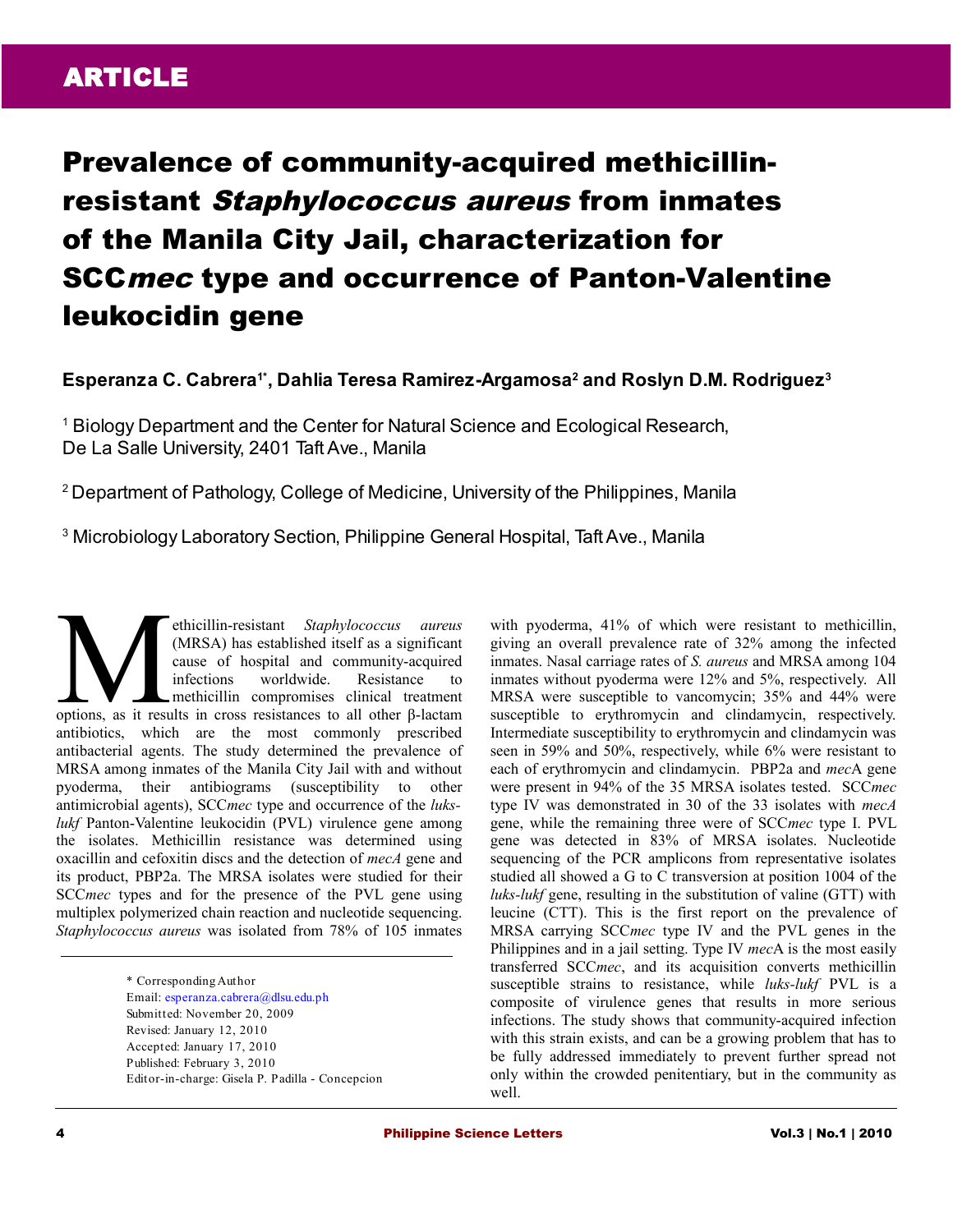#### **KEY WORDS**

Community–acquired methicillin-resistant *Staphylococcus aureus* (CA-MRSA), MRSA, Panton Valentine leukocidin, SCC*mec* type, *mecA***,** pyoderma, medical bacteriology, medical microbiology

# **INTRODUCTION**

*Staphylococcus aureus* is a facultatively anaerobic, Gram (+) bacterium that causes diseases ranging from common skin infections to life threatening septicemia. It is the most prevalent pathogen causing hospital infection throughout the world, and the incidence is still increasing (Ma et al. 2002; Klein et al. 2007). The drugs of choice for treatment of staphylococcal infections are the β-lactam antibiotics, such as penicillins, cephalosporins or cephems, monobactam and carbapenems. However, through the years, the bacterium has evolved several mechanisms that render it to be resistant to the antimicrobials. The most common mechanism is the production of β-lactamase that inactivates many of the β-lactam antibiotics (Haeggman et al. 2004; Garcia-Cobos et al. 2008).

Methicillin, a β-lactamase-resistant β-lactam antibiotic, was introduced in the late 1950s. However, soon after its introduction, methicillin-resistant *S. aureus* (MRSA) emerged (Jevons et al. 1963). Methicillin resistance in *S. aureus* is mediated by the production of an altered penicillin binding protein called PBP2a (or PBP2') that has remarkably reduced affinity for β-lactam antibiotics (Ma et al. 2002). PBP2a is encoded by the *mecA* gene, which is carried by a large mobile genetic element called staphylococcal cassette chromosome *mec* (SCC*mec*). SCC*mec* is integrated into the chromosome of MRSA. Aside from the *mecA* gene, SCC*mec* is also comprised of two site-specific recombinase genes designated *ccrA* and *ccrB* that catalyze precise excision of SCC*mec* from MRSA and its integration into the chromosome of another microorganism, resulting in the transmission of the resistance (Katayama et al. 2000). The *mec* gene complex also has insertion sites for plasmids and transposons that allow the acquisition of resistance to non-beta-lactam antibiotics, e.g. erythromycin, gentamicin, tetracycline and ciprofloxacin.

Methicillin- resistant *S. aureus* or MRSA cannot be eradicated with any of the wide array of β-lactams, presenting a serious treatment problem. Compounding this difficulty is the occurrence of the *luks-lukf* Panton-Valentine leukocidin (PVL) gene in certain strains of MRSA, notably those that are community-acquired (CA) (Vandenesch et al. 2003). CA-MRSA with the PVL gene has predominantly caused skin and soft-tissue infections. However, invasive life-threatening infections are now being reported, including necrotizing pneumonia even in previously healthy individuals (Gillet et al. 2002), septic shock and death (Miller et al. 2005; Kravitz et al. 2005). PVL stimulates the production of inflammatory mediators such as histamine from basophils, β-glucuronidases and lysozyme, which leads to tissue necrosis. It also inhibits phagocyte functions, and forms transmembrane pores in

polymorphonuclear leukocytes, monocytes and macrophages that result in osmotic lysis. (Genestier et al. 2005). The combination of this enhanced virulence with resistance to the most commonly prescribed anti-staphylococcal antibiotics thus makes this organism an important public health problem.

Recently, numerous reports have focused on the outbreak of infectious skin diseases such as furuncles and carbuncles among inmates of several correctional institutions in Metro Manila, Philippines, where overcrowding and poor personal hygiene contribute to the rapid spread of the etiologic agents (Bureau of Jail Management and Penology Report 2007; GMANews.TV 2007; Buensuceso et al. 2005; Pimentel 2005). This study was conducted to determine the prevalence of CA-MRSA isolates among infected and noninfected inmates of the Manila City Jail, their susceptibility to other antimicrobial agents, the SCC*mec* type of the *mecA* gene, and the presence of the *luks-lukf* Panton-Valentine leukocidin gene.

# **MATERIALS AND METHODS**

#### **Selection of Study Participants**

Manila City Jail is a minimum security state detention center which has approximately 4000 male and 800 female inmates. It is composed of 14 male wards and 5 female wards, with health care needs provided by two medical doctors and six nurses. All inmates with pyoderma (inflamed lesions with purulent material) at the time of sampling (designated as Group A, n=105), and randomly chosen inmates without any skin lesions for testing nasal carriage state (designated as Group B, n=104) were included in the study. Each participant was asked for his/her proper consent. All patients were physically examined and assessed by a dermatologist. Sampling was conducted twice, once in July and another time in August 2007. The research protocol was approved by the review committee of the Manila City Jail.

The following set of exclusion criteria, based on the CDC definition of CA-MRSA was followed in the choice of the subjects (CDC 2005): "Patients should have no medical history in the past year of (1) hospitalization, (2) admission to a nursing home, skilled nursing facility, or hospice (3) dialysis and (4) surgery. There should be no permanent indwelling catheters or medical devices that pass through the skin into the body".

#### **Specimen Collection and Bacterial Identification**

The infected skin area of the inmate was thoroughly cleaned with 70% ethyl alcohol and povidone-iodine. Exudates or aspirated pus from lesions were asceptically collected using sterile swabs. Samples were also taken from both the right and left anterior nares of non-infected inmates using sterile cotton swabs. The specimens were cultured on sheep blood agar and chocolate agar under  $5\%$  CO<sub>2</sub> and on mannitol salt agar or MSA (Difco, USA) for 18-24 hrs at 35<sup>o</sup>C. *Staphylococcus aureus* was identified based on its Gram stain morphology, colonial morphology, growth and production of acid on MSA, catalase test and coagulase test. The StaphID™ latex agglutination test (Biomeriuex, France) was used to determine the presence of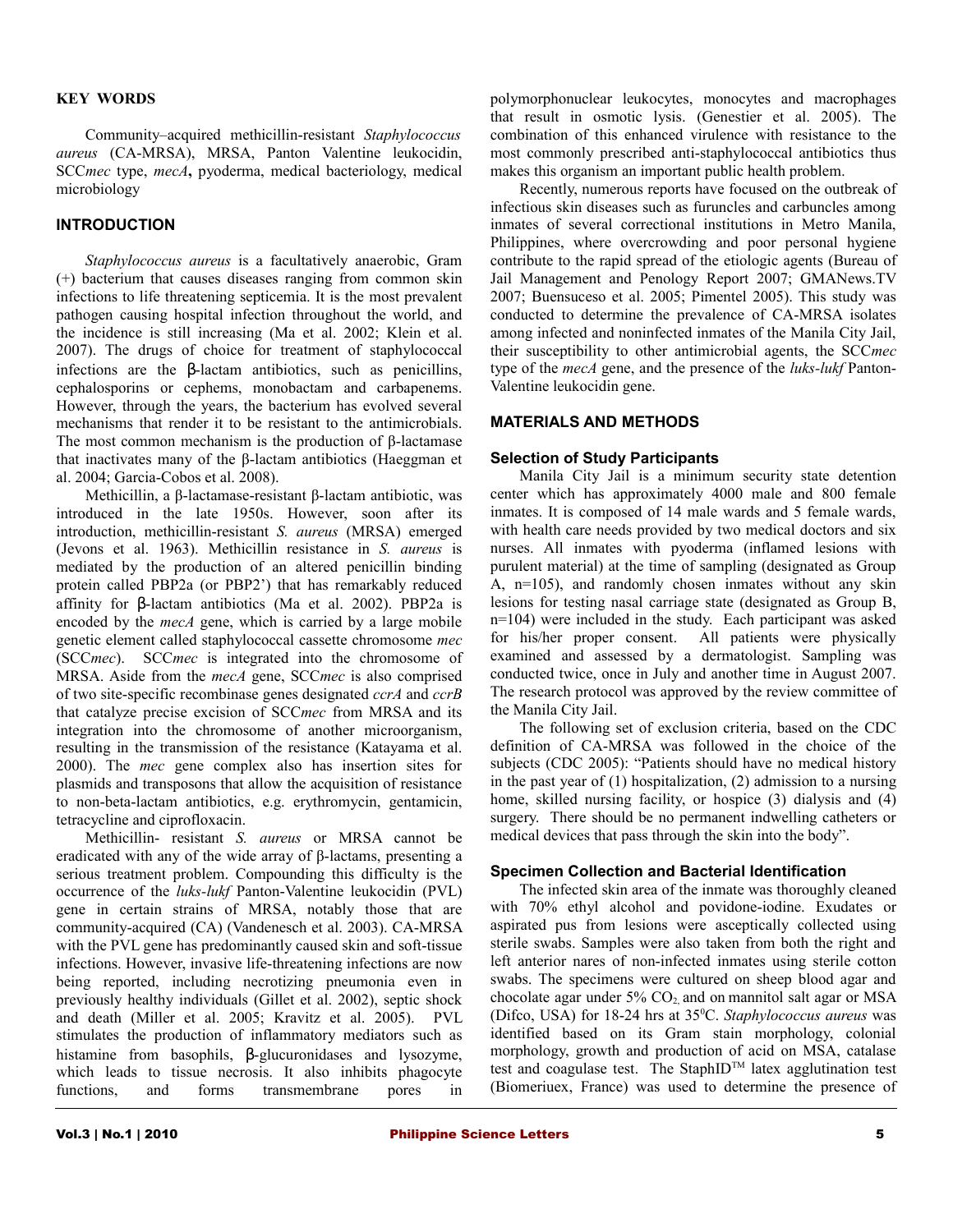Protein A and bound coagulase that are specific for *S. aureus.*

### **Test for Susceptibility to Methicillin and Other Antimicrobials**

Methicillin susceptibility was phenotypically determined using the following methods: the standard disc diffusion method using cefoxitin  $(30 \mu g)$  and oxacillin  $(I \mu g)$  following the guidelines of the Clinical and Laboratory Standards Institute (CLSI 2007); the Staph MRSA<sup>TM</sup> Latex Agglutination protocol (Biomeriuex, France) for the detection of PBP2a, and the *Staphylococcus* genus-specific 16s rRNA gene, and was included as an internal control to rule out the presence of amplification inhibitors. Primers MecA1 and MecA2 amplify a fragment of the *mecA* gene, while Luk-PV-1 and Luk-PV-2 target the PVL gene. PCR was carried out in a 25-ul final reaction volume following the method of McClure et al. (2006). The mixture consisted of 5-10 ng DNA template, 1X PCR buffer,  $0.2 \text{mM}$  of each dNTP,  $2.5 \text{mM}$  MgCl<sub>2</sub>,  $0.04$  U/ul Taq DNA polymerase (Intronbio<sup>TM</sup>), 0.3 uM of each primer. The thermocycling conditions were as follows: initial denaturation at 94 $\degree$ C for 10 min, and 10 cycles of 94 $\degree$ C for 45 sec, 55 $\degree$ C for 45

**Table 1.** Primer sequences for detection of *mecA*, *luks-lukf* genes and 16srDNA for *Staphylococcus* and the expected amplicon sizes.

| Primer                     | Nucleotide sequence (5' to 3')                                        | Amplicon<br>size (bp) | <b>References</b>                                     |
|----------------------------|-----------------------------------------------------------------------|-----------------------|-------------------------------------------------------|
| Staph 756F<br>Staph 750R   | AACTCTGTTATTAGGGAAGAACA<br>CCACCTTCCTCCGGTTTGTCACC                    | 756                   | McClure<br>et<br>al.<br>2006; Zhang<br>et<br>al. 2004 |
| MecA <sub>1</sub><br>MecA2 | <b>GTAGAAATGACTGAACGTCCGATAA</b><br><b>CCAATTCCACATTGTTTCGGTCTAA</b>  | 310                   | McClure<br>et<br>al.<br>2006:<br>Zhang et<br>al. 2004 |
| Luk-PV-1<br>Luk-PV-2       | ATCATTAGGTAAAATGTCTGGACATGATCCA<br><b>GCATCAAGTGTATTGGATAGCAAAAGC</b> | 433                   | McClure<br>et<br>al.<br>2006: McDonald<br>et al. 2005 |

oxacillin E-test MIC Macro Method (AB Biodisk, Solna, Sweden), both according to the instructions of the manufacturer. Oxacillin resistant *S. aureus* 3269, a kind gift from Dr. I. Spiliopoulou of the University of Patras, Greece was used as the positive control in all assays, while *S. aureus* ATCC 29213 was included as the negative control.

Susceptibility to other antimicrobials, namely: penicillin G (10 units), erythromycin (15 ug), clindamycin (2 ug), and vancomycin (30 ug) was determined using the standard disc diffusion based on the recommended procedure of CLSI (2007). *Staphylococcus aureu*s ATCC 25923 was used as control.

#### **Extraction of chromosomal DNA**.

DNA was extracted following the boiling method described by Zhang et al. (2004). One to five colonies from an 18-24 hour MRSA culture grown in blood agar plate were suspended in 50 uls distilled water, and boiled for 10 mins. The supernatant with DNA was harvested after centrifugation at  $20,000 \times g$  at  $4^{\circ}$ C.

# **Multiplex PCR for the detection of** *mecA* **gene and and** *luks-lukf* **PVL genes**

The primer sequences for detection of the different target genes and the expected sizes of the PCR products are found in Table 1. Primer pair Staph 756F and Staph 750R targets the

sec and 72°C for 75 sec. This was followed by 25 cycles of 94°C for 45 sec,  $50^{\circ}$ C for 45 sec and  $72^{\circ}$ C for 75 sec, and a final extension at 72°C for 10 min.

# **Multiplex PCR for the Determination of the SCC***mec* **Type**

Table 2 shows the primer sequences used in the determination of the SCC*mec* type, and the type to which the different amplicons are expected to be found (Oliveira and de Lencastre 2002). This typing system identifies types I to IV based on loci located upstream and downstream of the *mecA* gene, and does not take into account the specific *ccr* gene complex (Zetola et al. 2005). The amplification of the *mecA* gene was included to serve as an internal control. PCR was carried out in a 25-ul final reaction volume that consisted of the following: 5-10ng DNA template, 1X PCR buffer, 0.2mM of each dNTP,  $2.5$  mM MgCl<sub>2</sub>,  $0.05$  U/ul Taq DNA polymerase (Intronbio  $TM$ ), 0.4 uM of each primer. The thermocycling conditions were as follows: initial denaturation at 94°C for 4 min, and 30 cycles of 94 $\degree$ C for 30 sec, 53 $\degree$ C for 30 sec and 72 $\degree$ C for 75 sec, and a final extension at  $72^{\circ}$ C for 4 min. The PCR amplicons were visualized using a UV transilluminator after electrophoresis in 1.7% agarose at 50 volts for 1-1.5 hours, and staining with ethidium bromide.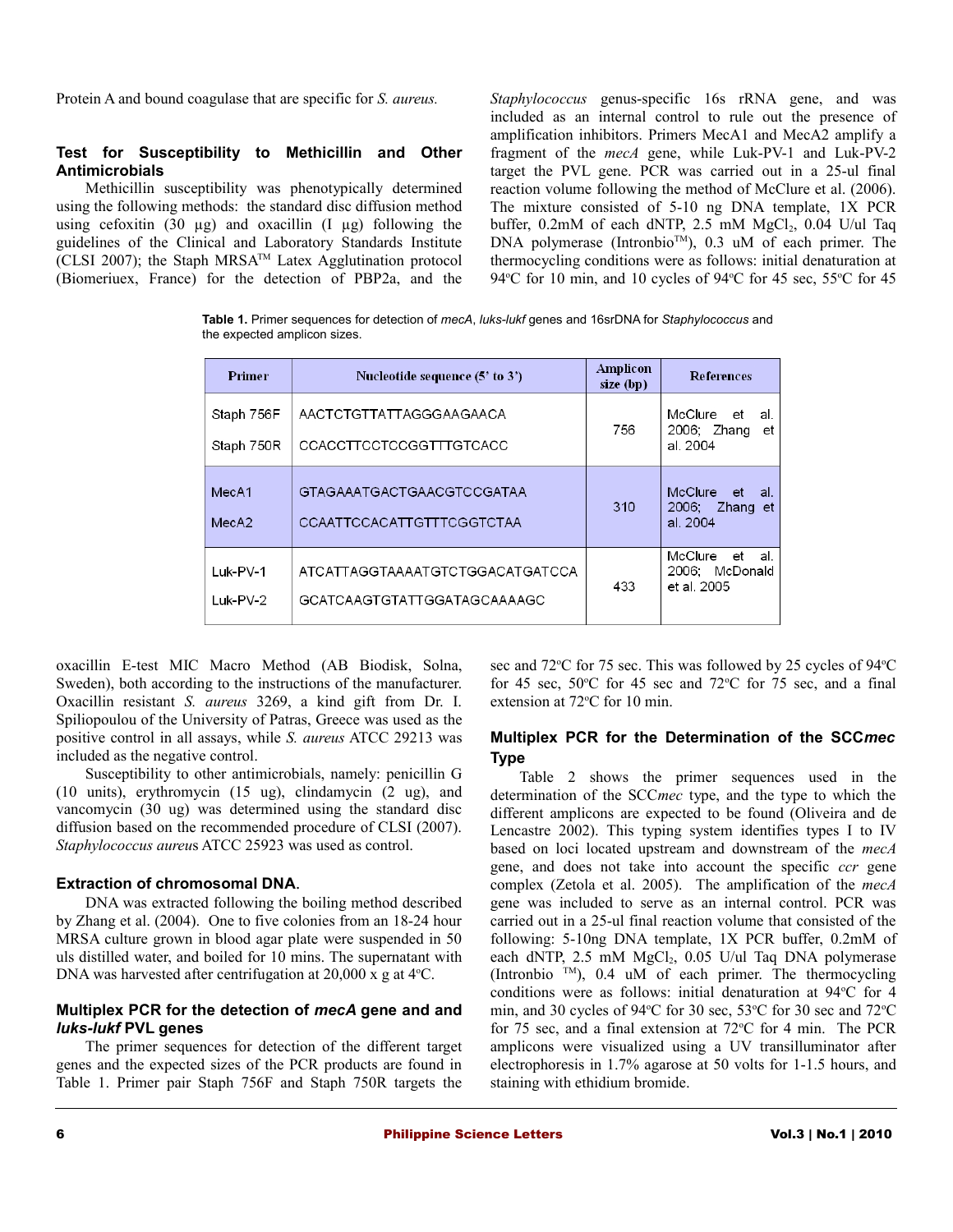#### **Sequencing of PCR Products**

The sequences of the primers for the amplification of the *mecA* gene and its sequencing are as follows: *mecA* forward 5' TGGCTATCGTGTCACAATCG3'; *mecA* reverse 5' CTGGAACTTGTTGAGCAGAG 3'. Those for the PVL gene, 16srDNA for the genus *Staphylococcus*, and for SCC*mec* typing are as shown in Tables 1 and 2. The amplicons were sent to Macrogen, Korea for purification and sequencing, and were submitted for nucleotide alignment and identification to the National Center for Biotechnology Information (http:ncbi.nlm.nih.gov). Representative sequences were

intermediate susceptibility to the antibiotic, and 35% were completely susceptible to it. The results with clindamycin paralleled those with erythromycin, where 6% were resistant, 50% showed intermediate susceptibility and 44% were susceptible to it.

## **Detection of** *mecA* **and** *luks-lukf* **PVL gene, and SCC***mec* **typing**

Of the 39 MRSA isolates, 35 (31 from pyoderma, four from nasal flora) were available for testing for the *mecA* gene. Amplification of the gene was observed in all isolates except for

**Table 2**. Primer sequences for *SCCmec* typing of methicillin-resistant *Staphylococcus aureus* (Oliveira and de Lancastre 2002).

| <b>Primer</b>                             | Nucleotide sequence (5' to 3")                               | Amplicon<br>size (bp) | <b>SCCmec</b><br>type  |
|-------------------------------------------|--------------------------------------------------------------|-----------------------|------------------------|
| CIF2F2<br>CIF <sub>2</sub> R <sub>2</sub> | <b>TTCGAGTTGCTGATGAAGAAGG</b><br>ATTTACCACAATTACTACCAGC      | 495                   | I, IA                  |
| KDP <sub>F1</sub><br>KDP <sub>R1</sub>    | AATCATCTGCCATTGGTGATGC<br>CGAATGAAGTGAAAGAAAGTGG             | 284                   | Ш                      |
| DCS <sub>F2</sub><br>DCS R1               | <b>CATCCTATGATAGCTTGGTC</b><br>CTAAATCATAGCCATGACCG          | 342                   | I, IA, II, IV,<br>IVA. |
| RIF4 F3<br>RIF4 R9                        | <b>GTGATTGTTCGAGATATGTGG</b><br><b>CGCTTTATCTGTATCTATCGC</b> | 243                   | Ш                      |
| IS431 P4<br><b>PUB110 R1</b>              | CAGGTCTCTTCAGATCTACG<br>GAGCCATAAACACCAATAGCC                | 381                   | IA, II, IVA            |
| MECA <sub>P4</sub><br>MECAP7              | <b>TCCAGATTACAACTTCACCAGG</b><br>CCACTTCATATCTTGTAACG        | 162                   | mecA                   |

deposited with Genbank under accession numbers GU360975, GU360976 (*mecA*), and GU360977, GU360978 (*luks-lukf* PVL).

# **RESULTS**

### **Prevalence of MRSA and Susceptibility to Other Antimicrobials**

A total of 105 inmates with skin lesions were examined, 87 (83 %) were males and 18 (17 %) were females. *Staphylococcus aureus* was isolated from 82 (78%) of these infected inmates, and 34 (41%) out of the 82 were identified as MRSA using the cefoxitin and oxacillin disc diffusion method. This gives an overall prevalence of 32% MRSA among inmates with pyoderma. To assess if MRSA carriage existed among inmates without skin lesions, swab specimens of anterior nares were collected from randomly selected 104 subjects, 85 (82%) were males and 19 (18%) were females. Twelve (12%) were found to have *S. aureus* in their nasopharyngeal flora, and an overall carriage rate of MRSA of 5%.

As was expected, all MRSA isolates from both infected and non-infected inmates were resistant to the β-lactam penicillin G. All isolates were found to be susceptible to vancomycin. While a low 6% were resistant to erythromycin, 59% showed only A102 and B67 (Fig. 1). This confirms the isolates to be MRSA strains, since detection of the *mecA* gene is considered to be the gold standard in the determination of methicillin resistance (Felten et al. 2002; Velasco et al. 2005). Aside from being negative for *mecA*, isolates A102 and B67 were also found to be negative for PBP2a. However, on further testing, the minimum inhibitory concentration (MIC) of oxacillin for the two isolates was determined to be  $8 \text{ ug } \text{ml}^{-1}$ , which confirmed their resistance to methicillin (CLSI, 2007). The resistance may be due to the overproduction of β-lactamase (Hamdad et al. 2006), or due to an unidentified chromosomal mutation that does not involve *mec*A (Ryffel et al. 1994). In addition, among the 33 isolates found to be *mecA* positive, 30 were of *SCC mec* type IV, while the remaining three were of type I (Fig. 2).

The 35 MRSA isolates were also tested for the presence of the *luks-lukf* PVL gene, where 29 (or 83%) were found to be positive (Fig. 1). Two of these were from inmates with no pyoderma. A102 and B67 that were negative for the *mecA* gene and PBP2A were also negative for the PVL gene. Nucleotide sequencing of the PCR amplicons from the 10 representative isolates studied all showed a G to C transversion at position 1004 of the *luks-lukf* gene, resulting in the conservative substitution of valine (GTT) with leucine (CTT) (Genbank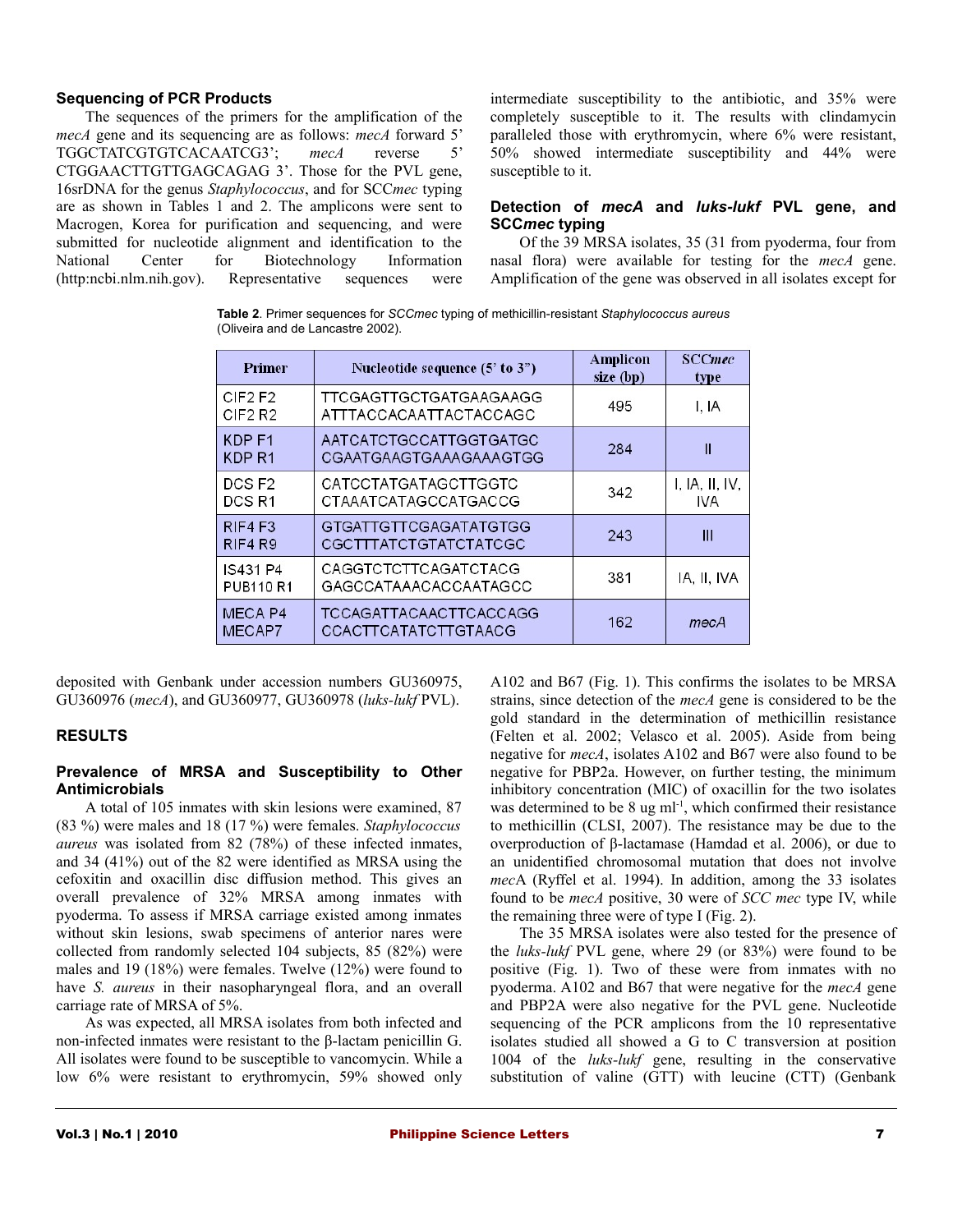

bp) and *Staphylococcus*-specific 16s rRNA genes (756 bp, internal control). Lanes 1-3, 5-8, 10-16: Isolates positive for *mecA* (MRSA), *lukF-luk-S* PVL and *Staphylococcus*-specific 16srRNA genes (Isolates A26, A29, A30, A34, A37, A42, A45, A47, A49, A51, A53, A54, A56, A57, respectively). Lane 4: MRSA negative for the PVL gene (A24). Lane 9: reference 100 bp ladder. Lane 17: negative control *Escherichia coli.*



**Figure 2.** Multiplex PCR for SCC*mec* typing of methicillin-resistant *Staphylococcus aureus. mecA* internal control (162 bpP); SCC*mec* type IV (342 bp); SCC*mec* type I (342 bp and 500bp). Lanes 1-4, 6-16: SCC*mec* type IV (Isolates A24, A26, A29, A30, A37, A43, A45, A47, A49, A51, A53, A54, A56, A57, A61, respectively). Lane 5: SCC*mec* type I (Isolate A34). Lane 17: 100bp ladder.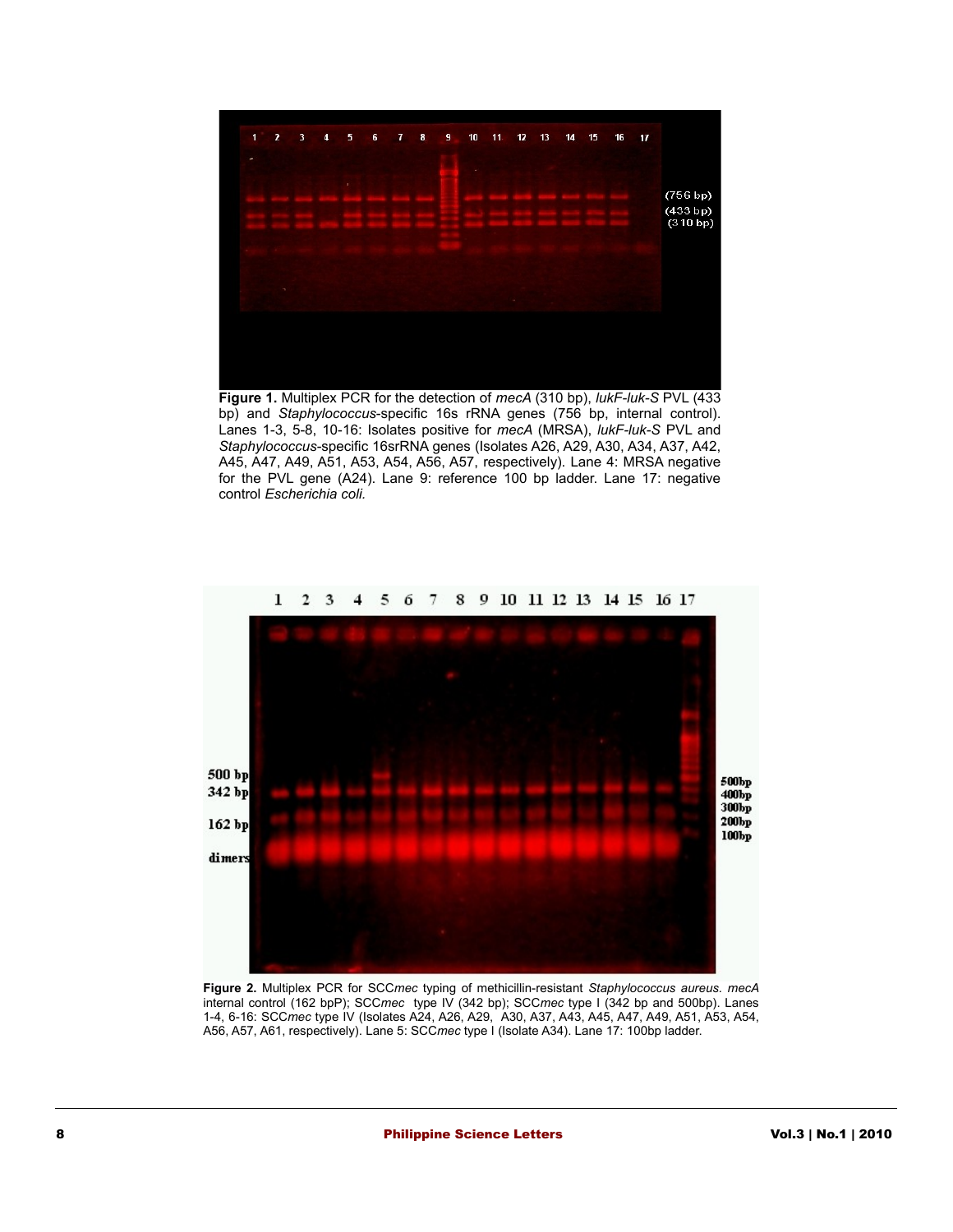accession numbers GU360977, GU360978). However, the effect of this mutation on the PVL protein was not determined further in the study.

# **DISCUSSION**

The present study showed a high overall prevalence of 32% MRSA among inmates with pyoderma, or 41% MRSA among the *S. aureus* isolates. This suggests the ease of transmission of the pathogen among the inmates who are housed in very crowded, poorly-ventilated and dirty cells. Acquisition of the organism is further facilitated by the lack of facilities for personal hygiene and medical care (Buensuceso et al. 2005; Pimentel 2005). In addition, although 17% of the infected inmates were given antimicrobials, all admitted to not complying with the proper dosage and duration of drug intake as instructed by the medical personnel. Nonetheless, the most common antibiotics prescribed were the β-lactams amoxicillin  $(61%)$  and cloxacillin (17%), which are not effective for treatment of methicillin-resistant strains (CLSI 2007).

It is interesting to note that this prevalence is much lower when compared to results of some studies conducted among infected inmates in other correctional institutions, which reported prevalence rates of 63.5% in Chicago's Cook County Jail among isolates cultured in years 2004 to 2005 (David et al. 2008), and 29% in 1997 that rose to 74% in 2002 in the San Francisco County Jail system (Pan et al. 2003). MRSA was detected in 77.7% of *S. aureus* cultured between 2000 and 2007, also from inmates of the San Francisco County Jail system (Tattevin et al. 2008). Lowy et al. (2007) showed that 48.3 % of clinical *S. aureus* isolates from all New York state prisons collected in a 6-month period were MRSA. The proportion of *S. aureus* infections that were methicillin-resistant increased from 24% in 1998 to 66% in 2002 among inmates in correctional facilities operated by the Texas Department of Criminal Justice (MMWR 2003), despite the implementation in 1996 of a comprehensive set of treatment and prevention guidelines for MRSA skin infections. The lower prevalence of MRSA in the present study compared to those reported in the other studies can not be easily explained, considering that the other correctional institutions have better facilities and provisions for medical care for their inmates. One reason may be the heavier usage of βlactams for the empirical treatment of the pathogen in some of these institutions (David et al. 2008).

The overall carriage rate of MRSA in the nasopharynx of non-infected inmates was 5%. While this result seems to be comparable to that reported in the study of Felkner et al. (2007) among newly-admitted non-infected Texas County Jail inmates where the prevalence rate of MRSA was 4.5%, this carriage rate is lower than expected if we consider that these sampled inmates in the present study were crammed under unhygienic conditions in the same cells with the MRSA-infected inmates,. The same observation can be said when the present result is compared to reports of studies with non-infected subjects in non-jail settings. Lu et al. (2005) found that 19.1% of subjects associated with health care-related facilities in Taiwan had nasal colonization

with *S. aureus*, with 7.63% of the subjects carrying MRSA, while Huang et al. (2007) showed that between 2005 and 2006, 7.3% of healthy Taiwanese children between the ages of 2 months and five years were colonized by MRSA in their nares. The overall MRSA nasal colonization rate among injection drug users in Vancouver, Canada in 2000 was found to be 7.4%, which rose to 18.6% in 2006 (Al-Rawahi et al. 2008).

The PVL gene was detected in 83% of the MRSA tested. The occurrence of the PVL genes in MRSA is reported to enhance its virulence. It has been implicated in severe, necrotizing, soft tissue infections and systemic diseases such as septicemia, necrotizing pneumonia, hemorrhaging pneumonia and endocarditis, even in previously healthy individuals (Robinson et al. 2005; Lopez-Aguilar et al. 2007; Bocchini et al. 2006, Vandenesch et al. 2003), and often poor prognosis and high mortality rates are associated with it. MRSA with the PVL gene is reported worldwide, and is a serious threat to public health.

The SCC*mec* type IV of the *mecA* gene found in 91% of the MRSA isolates tested, and the presence of the *luks-lukf* PVL gene in 83% of these *mecA* gene positive isolates, are consistent with the characteristics of CA-MRSA reported in other studies (Dumitrescu et al. 2007; Bhattacharya et al. 2007; Huang et al. 2006). These two characteristics of CA-MRSA render it a cause for public health concern**.** Data of other studies support the hypothesis that *mecA* gene is transferred from cell to cell as a part of the SCC*mec* across staphylococcal species (Katayama et al. 2000; Wisplinghoff et al. 2003; Hanssen et al. 2004), although the mechanism of transfer of *mec* DNA from a donor to a recipient is not completely understood (Salmenlinna et al. 2002). In addition, compared to the other types, SCC*mec* IV has a relatively high rate of excision and integration (Huang et al. 2006; Corkill et al. 2004). Its small size likewise may favor its acquisition and retention due to the lower cost on fitness when acquired by *S. aureus* (Okuma et al. 2002). On the other hand, the presence of two isolates with the SCC*mec* type I suggests the transmission of hospital-acquired MRSA (HA-MRSA) in the community, since this type is characteristic of hospital strains (Huang et al. 2006; Hiramatsu et al. 2001; Ito et al. 2004).

Results of the present study firmly established the high prevalence of MRSA with the very mobile SCC*mec* type IV and the PVL virulence genes among inmates in this institution. The transfer of the strains among inmates that are housed together in substandard, humid and congested cells that have poor access to running water, detergents and other personal health care materials can not be overestimated. The ease of transmission of MRSA is shown by the results of the study by Al-Rawahi et al. (2008) where its nasal carriage among injection drug users rose from 7.4% in 2000 to 18.6% in 2006, and that of Pan et al. (2003) where MRSA prevalence among inmates rose from 29% in 1997 to 74% in 2002 in the San Francisco County jail system. Moreover, because inmates are released and incarcerated from time to time, it is very possible that those who harbor the organism could serve as foci for its dissemination into the urban communities. It is thus imperative that this problem be addressed with serious political will. The living conditions and health care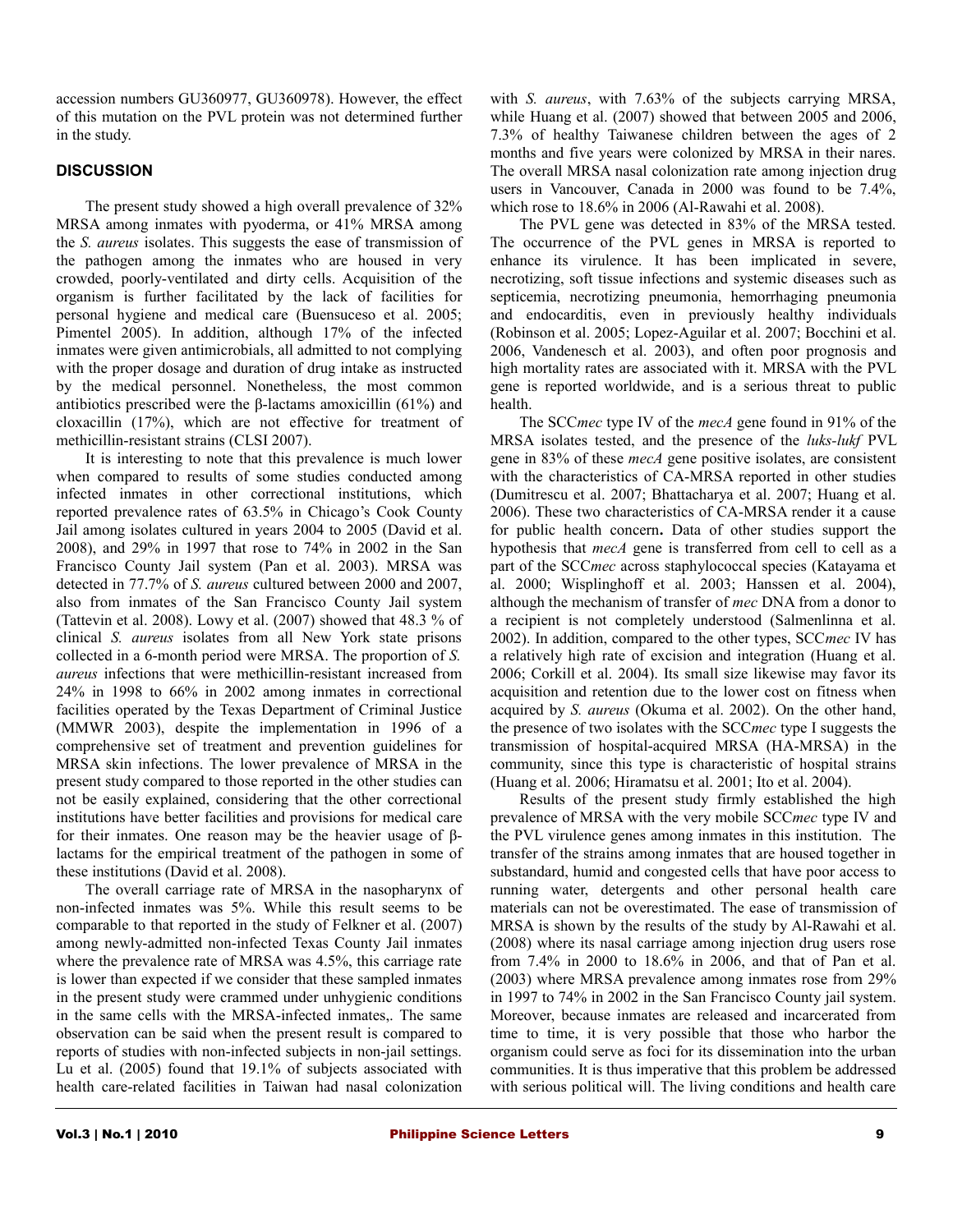programs in correctional institutions should be thoroughly evaluated and improved. Education of inmates on personal hygiene and monitoring of the changing trends in bacterial infections and their antimicrobial susceptibility patterns should be instituted regularly. Implementation of the correct use of antimicrobials is mandatory to reduce the spread of MRSA (and other multiply resistant antibiotic strains) in the community.

# **ACKNOWLEDGEMENTS**

The authors would like to acknowledge Manila City Jail Superintendent Amelia Rayandayan, head of the Female Ward, and Supt. Hernan Grande of the Male Ward for evaluation and approval by the review committee convened for the purpose; Dr. Eden Cajilig and Dr. Ma. Victoria Valeria of the Manila City Jail, and Dr. Kalim Sherjan of the Philippine General Hospital, for assistance in the organization of the study participants and the collection of specimens; Dr. Allan Pua of the Philippine General Hospital for the dermatological evaluation and diagnosis of the patients; Mr. Glenn Oyong and Mr. Ramonito Oroceo of the De La Salle University Manila for technical assistance; the University Research Coordinating Office, Science Foundation, College of Science Research Fund and Center for Natural Sciences and Environmental Research of De La Salle University Manila, Biomerieux, Philippines and Merck, Inc. for funding the project.

#### **NO CONFLICT OF INTEREST STATEMENT**

We certify that there is no conflict of interest or financial conflict in the conduct of the present study, in the preparation or submission of this manuscript.

Esperanza C. Cabrera Dahlia Teresa Ramirez-Argamosa Roslyn D.M. Rodriguez 21 January 2010

#### **CONTRIBUTION OF AUTHORS**

Esperanza C. Cabrera: collection of specimens, molecular analysis for *mecA*, SCC*mec* type, PVL gene, preparation of the manuscript, corresponding author, responded to comments; Dahlia Teresa Ramirez-Argamosa and Roslyn D.M. Rodriguez: arrangement with Manila City Jail for consent and approval, collection of specimens, isolation and identification of the bacterial isolates, determination of antimicrobial susceptibility patterns

## **REFERENCES**

- Al-Rawahi G, Schreader A, Porter S, Roscoe D, Gustafson R, Bryce E. Methicillin-resistant *Staphylococcus aureus* nasal carriage among injection drug users: Six years later. J Clin Microbiol 2008; 46: 477-479.
- Bhattarchya D, Carleton H, Tsai C, Baron E, Perdreau-Remington F. Differences in clinical and molecular

characteristics of skin and soft tissue methicillin-resistant *Staphylococcus aureus* isolates between two hospitals in Northern California. J Clin Microbiol 2007; 45: 1798-1803.

- Bocchini A, Hulten K, Mason E, Gonzalez B, Hammerman W, Kaplan S. Panton-Valentine leukocidin genes are associated with enhanced inflammatory response and local disease in acute hematogeous *Staphylococcus aureus* osteomyelitis in children. Pediatrics 2006; 117: 433-440.
- Buensuceso M, Caraig R, Cuevas L, Enojo M. Playground Behind Bars. Bulatlat. October 16 - 22, 2005. V (36). Available at [http://www.bulatlat.com/news/5-36/5-36](http://www.bulatlat.com/news/5-36/5-36-play1.htm) [play1.htm.](http://www.bulatlat.com/news/5-36/5-36-play1.htm) Accessed 2009 December 25.
- Bureau of Jail Management and Penology Press Release. Boils strike NCR jails. 2007. Available at [http://www.bjmp.gov-](http://www.bjmp.gov.ph/Press)  [.ph/Press](http://www.bjmp.gov.ph/Press) [Releases/20080414\\_boils.html.](http://www.bjmp.gov.ph/Press%20Releases/20080414_boils.html) Accessed 2009 December 25.
- Centers for Disease Control and Prevention. Communityassociated MRSA information for clinicians [online]. CDC; 2005 Feb. Available at[:http://www.cdc.gov/nc](http://www.cdc.gov/ncidod/)[idod/d](http://www.cdc.gov/ncidod/)hqp/ar\_mrsa\_ca\_clinicians.html. Accessed 2007 October 1.
- CLSI (Clinical and Laboratory Standards Institute). Performance Standards for Antimicrobial Susceptibility Testing; Seventeenth Informational Supplement 2007. M100-S17.
- Corkill J, Anson J, Griffiths P, Hart C. Detection of elements of the staphylococcal cassette chromosome (SCC) in a methicillin-susceptible *mecA* gene negative) homologue of a fusidin-resistant MRSA. J Antimicrob Chemother 2004; 54: 229-231.
- David M, Mennella C, Mansour M, Boyle-Vavra S, Dam R. Predominance of methicillin- resistant *Staphylococcus aureus* among pathogens causing skin and soft tissue infections in a large urban jail: Risk factors and recurrence rates. J Clin Microbiol 2008; 46: 3222-3227.
- Dumitrescu O, Boisset S, Badiou C, Bes M, Benito Y, Reverdy M, Vandenesch F, Etienne J, Lina G . Effect of antibiotics on *Staphylococcus aureus* producing Panton-Valentine leukocidin. Antimicrob Agents Chemother 2007; 51: 1515-1519.
- Felkner M, Rohde R, Valle-Rivera AM, Baldwin T, Newsome L. Methicillin resistant *Staphylococcus aureus* nasal carriage rate in Texas County Jail inmates. J Correct Health Care 2007; 13: 289-295.
- Felten A, Gandry B, Lagrange P, Casin I. Evaluation of three techniques for detection of low-level methicillin-resistant *Staphylococcus aureus* (MRSA): a disk diffusion method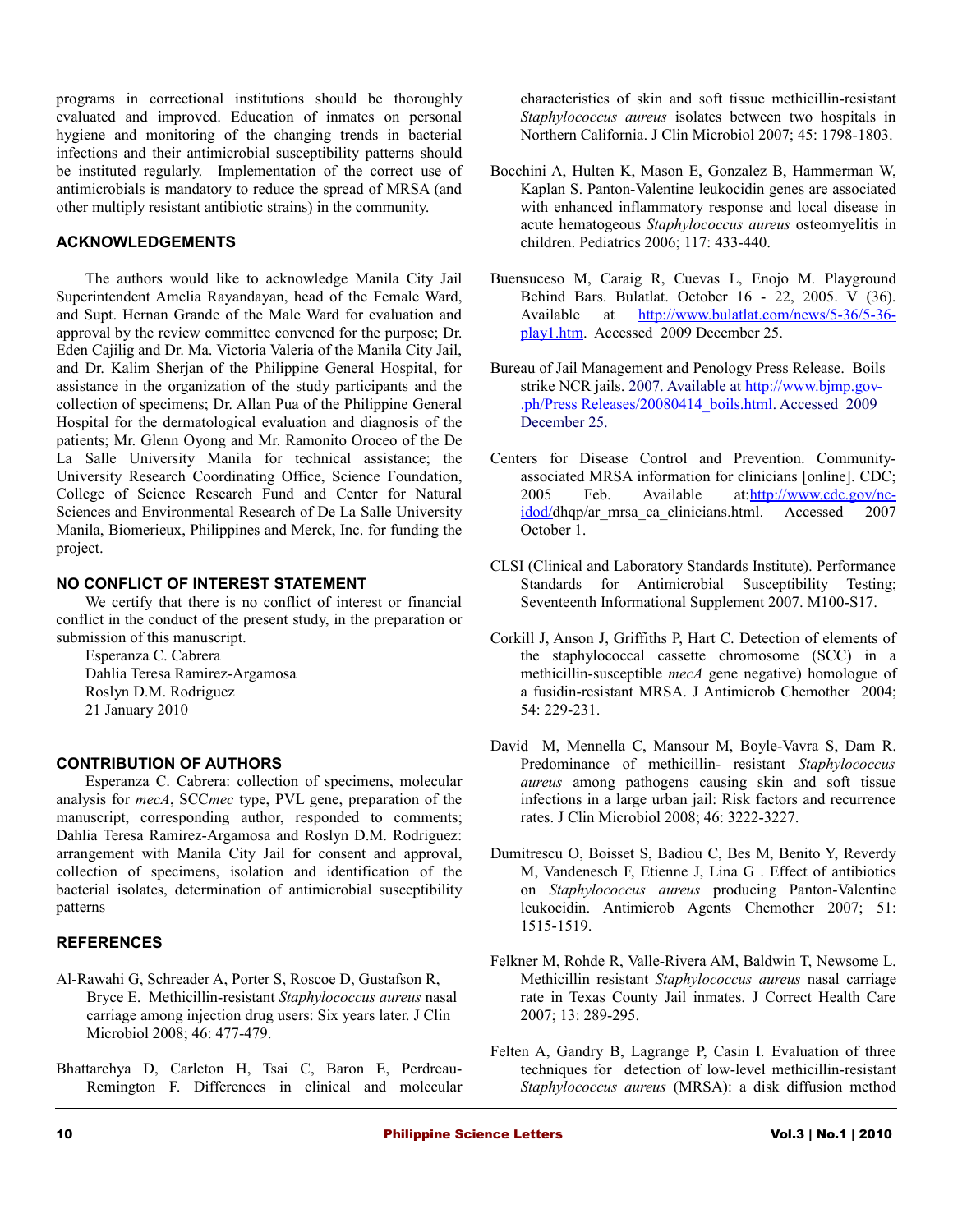with cefoxitin and moxalactam, the Vitek 2 system, and the MRSA-screen latex agglutination test. J Clin Microbiol 2002 ; 40: 2766-2771.

- Garcia-Cobos S, Campos J, Roman F, Carrera C, Perz-Vazquez M, Aracil B, Oteo J. Low β-lactamase-negative ampicillin rersistant *Hemophilus influenzae* strains are best detected by testing amoxicillin susceptibility by the broth microdilution method. Antimicrob Agents Chemother 2008; 52: 2407-2414.
- Genestier A, Michallet M, Prévost G, Bellot G, Chalabreysse L, Peyrol S, Thivolet F, Etienne J, Lina G, Vallette F, Vandenesch F, Genestier L. *Staphylococcus aureus* Panton-Valentine leukocidin directly targets mitochondria and induces Bax-independent apoptosis of human neutrophils. J Clin Invest 2005; 115: 3117-3127.
- Gillet Y, Issartel B, Vanhems P, Fournet JC, Lina G, Bes M, Vandenesch F, Piémont Y, Brousse N, Floret D, Etienne J. Association between *Staphylococcus aureus* strains carrying gene for Panton-Valentine leukocidin and highly lethal necrotising pneumonia in young immunocompetent patients. Lancet 2002; 359:753-759.
- GMANews.TV. 58 Caloocan City inmates in pain with skin disorders. April 26, 2007. Available at [http://www.gmanews.tv/print/39829. Accessed 2009 De](http://www.gmanews.tv/print/39829.%20Accessed%202009%20December%2029)[cember 29.](http://www.gmanews.tv/print/39829.%20Accessed%202009%20December%2029)
- Haeggman S, Lofdahl S, Paauw A, Verhoef J, Brisse S. Diversity and evolution of the class A chromosomal β-lactamase gene in *Klebsiella pneumoniae.* Antimicrob Agents Chemother 2004; 46: 2400-2408.
- Hamdad F, Donda F, Lefebvre J, Laurans G, Biendo M, Thomas D, Canarelli B, Rousseau F, Eb F. Detection of methicillin/oxacillin resistance and typing in aminoglycoside-susceptible methicillin-resistant and kanamycin-tobramycin-resistant methicillin-susceptible *Staphylococcus aureus*. Microbial Drug Resistance. 2006; 12: 177-185.
- Hanssen A, Kjeldsen G, Sollid J. Local variants of staphylococcal cassette chromosome *mec* in sporadic methicillin-resistant *Staphylococcus aureus* and methicillinresistant coagulase negative staphylococci: Evidence of horizontal gene transfer? Antimicrob Agents Chemother 2004; 48: 285-296.
- Hiramatsu K, Cui L, Kuroda M, Ito T. The emergence and evolution of methicillin-resistant *Staphylococcus aureus*. Trends Microbiol 2001; 9: 486-493.
- Huang YC, Hwang KP, Chen PY, Chen CJ, Lin TY**.** Prevalence

of methicillin-resistant *Staphylococcus aureus* nasal colonization among Taiwanese children in 2005 and 2006. J Clin Microbiol 2007; 45: 3992–3995.

- Huang H, Flynn N, King J, Monchaud C, Morita M, Cohen S. Comparisons of community-associated methicillin-resistant *Staphylococus aureus* (MRSA) and hospital-acquired MRSA infections in Sacramento, California. J Clin Microbiol 2006; 44: 2423-2427.
- Ito, T., Ma X.X., Takeuchi F., Okuma, K., Yuzawa H, Hiramatsu K. Novel type V staphylococcal cassette chromosome *mec* driven by a novel cassette chromosome recombinase, *ccrC*. Antimicrob. Agents Chemother 2004; 48:2637-2651.
- Jevons MP, Coe AW, Parker MT. Methicillin resistance in staphylococci. Lancet 1963; 1:904-7.
- Katayama Y, Ito T, Hiramatsu K. A new class of genetic element, *Staphylococcus* cassette chromosome *mec*, encodes methicillin resistance in *Staphylococcus aureus*. Antimicrob Agents Chemother 2000; 44: 1549-1555.
- Klein E, Smith D, Laxminarayan R. Hospitalizations and deaths caused by methicillin-resistant *Staphylococcus aureus*, United States, 1999-2005. Emerg Infect Dis 2007; 13: 1840-1846.
- Kravitz GR, Dries DJ, Peterson ML, Schlievert PM. Purpura fulminans due to *Staphylococcus aureus*. Clin Infect Dis 2005; 40:941-947.
- Lopez-Aguilar C, Perez-Roth E, Medez-Alvarez S, Moreno A, Duran M, Casanova C, Aguirre-Jaime A. Association between the presence of Panton-Valentine leukocidin-encoding gene and a lower rate of survival among hospitalized pulmonary patients with staphylococcal disease. J Clin Microbiol 2007; 45: 274-276.
- Lowy F, Aiello A, Bhat M, Johnson-Lawrence V, Lee MH, Burrell E, Wright L, Vasquez G, Larson E. *Staphylococcus aureus* colonization and infection in New York State Prisons. J Infect Dis 2007; 196:911-918.
- Lu PL, Chin LC, Peng CF, Chiang YH, Chen TP, Ling M, Siu LK. Risk factors and molecular analysis of community methicillin-resistant *Staphylococcus aureus* carriage. J Clin Microbiol 2005; 43: 132-139.
- Ma X, Ito T, Tiensasitorn C, Jamklang M, Chongtrakool P, Boyle-Vavra S, Daum R, Hiramatsu K. Novel type of staphylococcal cassette chromosome *mec* identified in community-acquired methicillin resistant *Staphylococcus aureus* strains. Antimicrob Agents Chemother 2002; 46: 1147-1152.